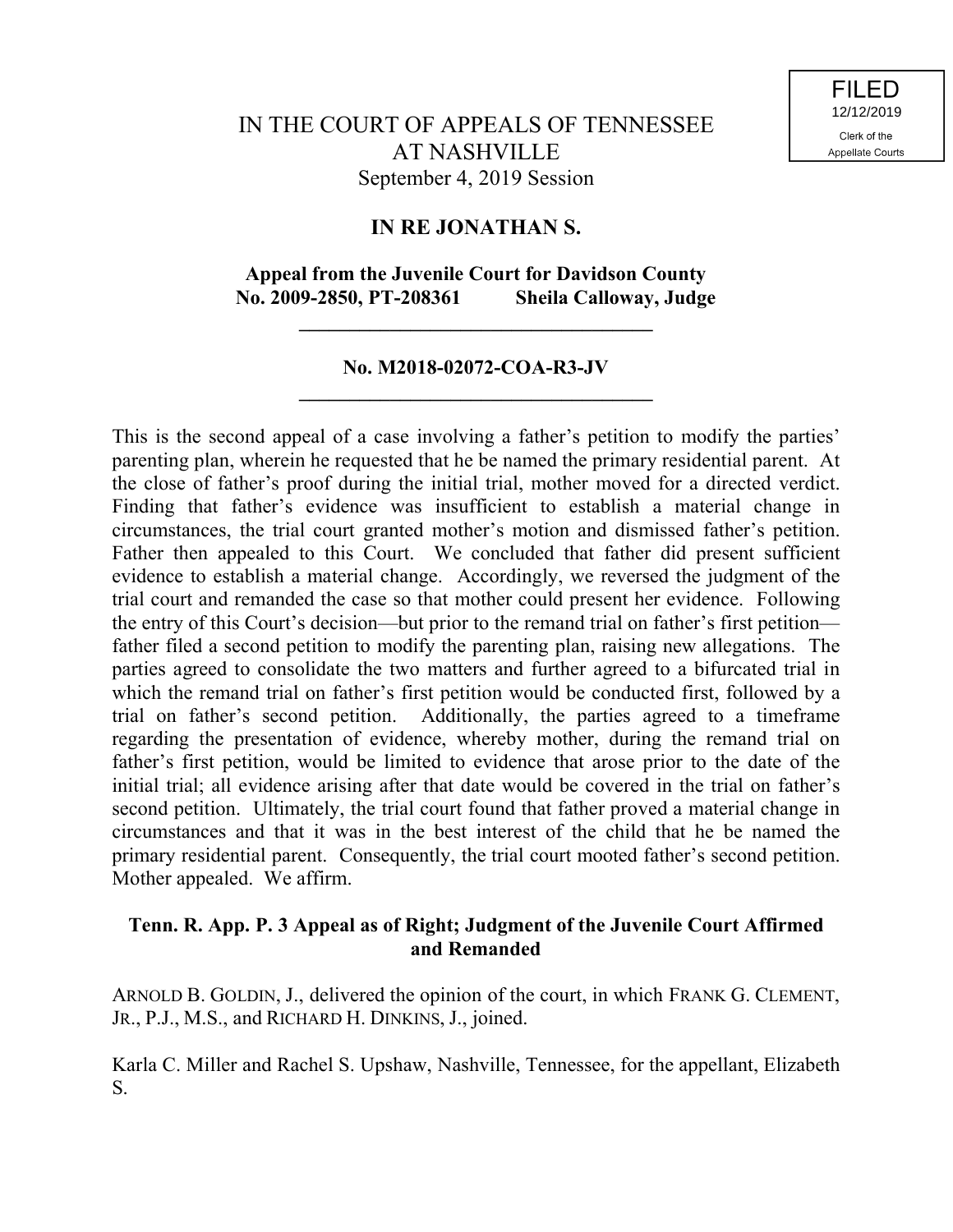Tarsila Crawford and James Widrig, Nashville Tennessee, for the appellee, Jonathan S.

Laura A. Stewart, Nashville, Tennessee, Guardian Ad Litem for J.E.S., Jr.

#### **OPINION**

#### **BACKGROUND AND PROCEDURAL HISTORY**

This is the second appeal of a case between Elizabeth S. ("Mother") and Jonathan S. ("Father"), the unwed parents of J.E.S. (the "Child"), $\frac{1}{1}$  in which Father sought to modify the agreed order and permanent parenting plan entered into on June 2, 2014, which had designated Mother as the primary residential parent (the "2014 Order and Parenting Plan"). The Child was born in February 2009, but Mother and Father's relationship had ended several months prior. At the time the Davidson County Juvenile Court (the "trial court") had entered the 2014 Order and Parenting Plan, Mother lived in Nashville, Tennessee with her then-husband, and Father lived in Michigan.<sup>2</sup>

In late June 2015, Father came to Tennessee to pick up the Child in order to exercise his summer parenting time. While in Michigan, Father, on July 2, 2015, filed a petition in the trial court to designate him as the primary residential parent as well as an *ex parte* restraining order to suspend Mother's parenting time (the "First Petition"). According to the First Petition, Mother had lost her home and job, separated from her husband, $3\overline{ }$  and moved in with her mother, the Child's maternal grandmother ("the Grandmother"). Mother, however, was kicked out of the Grandmother's home following a physical altercation between the two of them that occurred on June 6, 2015 and from which Mother was arrested and charged with assault and domestic violence. Thereafter, Mother and the Child moved into a friend's home, renting out two bedrooms and a bathroom. Following a hearing on Father's petition for an *ex parte* restraining order on July 29, 2015, the trial court ruled that Mother would remain the primary residential parent in accordance with the 2014 Order and Parenting Plan, pending a hearing on Father's petition to modify the parenting plan. Accordingly, the Child returned to Mother's custody in Tennessee at the end of the 2015 summer. After a hearing on Father's First Petition, the trial court, on September 15, 2015, entered an order, adopting Father's proposed parenting plan and designating him as the primary residential parent (the "2015 Order and Parenting Plan"). As a result, the Child moved back to Michigan with Father in September 2015 and enrolled in school there.

<sup>&</sup>lt;sup>1</sup> In cases involving minor children, it is this Court's policy to redact names sufficient to protect the children's identities.

<sup>&</sup>lt;sup>2</sup> Because Father lived in Michigan and Mother lived in Tennessee, Father was to exercise his parenting time in the summer from June 6th until July 6th, as well as most of the holidays.

<sup>3</sup> Mother testified that she and her husband separated after she discovered that he was married to three other women at the same time, with whom he had five or six children, all of whom he had abandoned.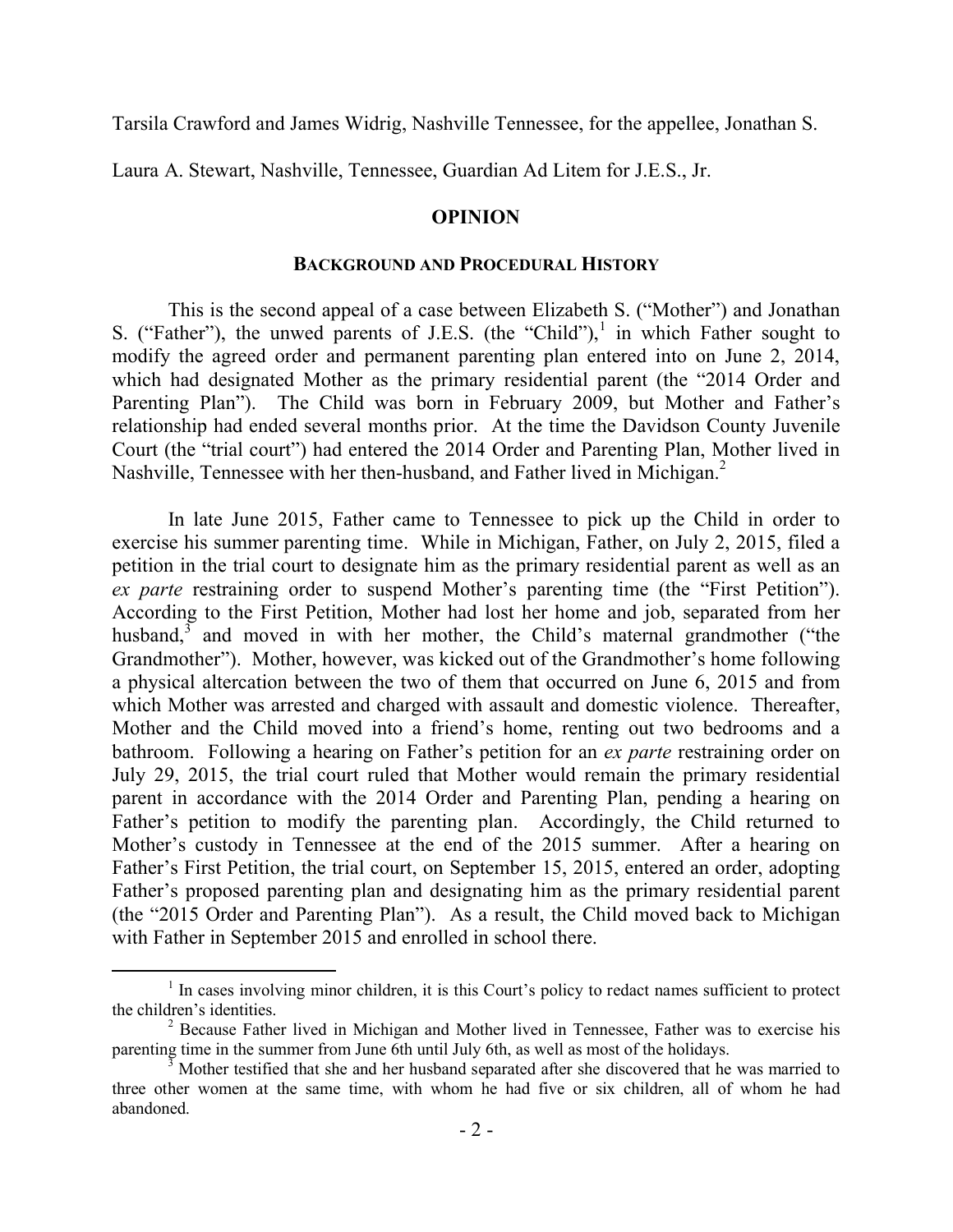Mother timely filed a request for a rehearing before the trial court as well as a stay of the 2015 Order and Parenting Plan. The rehearing was held on April 28 and 29, 2016, and, at the close of Father's proof, Mother's counsel made an oral motion for directed verdict. In support of the motion, she argued that Father had failed to present evidence that a material change in circumstances had occurred after the entry of the 2014 Order and Parenting Plan. In response, Father's counsel, as well as the Child's guardian ad litem, argued that Mother's instability—evidenced by her unsettled living arrangements, her altercation with the Grandmother, and her subsequent arrest—constituted a material change in circumstances sufficient to support a modification of the Child's primary residential parent. On May 31, 2016, the trial court entered its order and granted Mother's motion for a directed verdict (the "2016 Order"), noting that while there was "no question that the Mother had a very difficult four month period of time[,]" there was not enough to support a finding of a material change in circumstances. Additionally, the trial court directed the parties to operate pursuant to the 2014 Order and Parenting Plan after the Child finished the 2015-2016 school year in Michigan with Father.<sup>4</sup> Father then appealed the 2016 Order to this Court.

On July 24, 2017, we reversed the trial court's decision and remanded the case back to the trial court with instructions. *See In re Jonathan S.*, No. M2016-01365-COA-R3-JV, 2017 WL 3149600, at \*7 (Tenn. Ct. App. July 24, 2017) (hereinafter "*In re Jonathan I*"). Specifically, after citing to Father's proof at trial, we concluded as follows:

Compared to the apparent stability in Mother's life when the initial permanent parenting plan was entered, it is not a stretch to say that the changes that occurred in Mother's life in 2015 were significant. Faced with that evidence, however, the trial court found only that Mother "had a very difficult four month period of time." The problem with the trial court's assessment, in our view, is that it infers a subsequent improvement in Mother's stability that is not reflected in the record. While a fleeting period of hardship may not rise to the level of a material change in circumstance, it is difficult to make that determination without evidence that the period of hardship is, in fact, fleeting.

Id. at  $*6$ . Accordingly, we reversed the trial court's dismissal of the First Petition and remanded the case so that Mother could present her evidence. *Id*. at \*7.

After this Court issued its opinion, Father, on August 31, 2017, filed a separate petition to modify the permanent parenting plan (the "Second Petition"), in which he offered additional evidence that a material change in circumstances had occurred since

 <sup>4</sup> Accordingly, the Child moved back to La Vergne, Tennessee to live with Mother on July 6, 2016.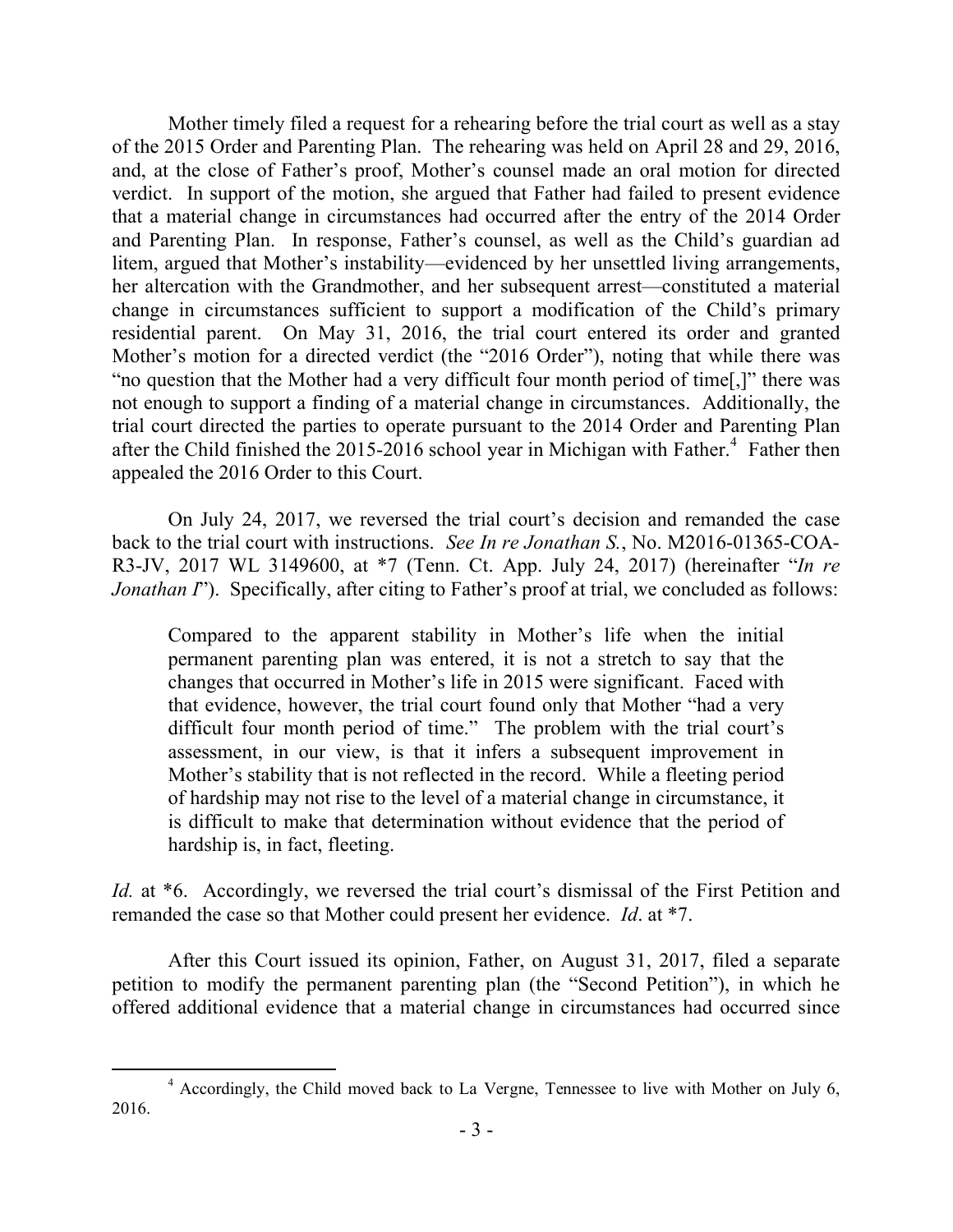the April 2016 rehearing and Father's appeal.<sup>5</sup> At the request of both parties, the trial court, on November 21, 2017, entered an order consolidating the two matters.<sup>6</sup> Additionally, the order provided that the Child would return to Father in Michigan at the completion of his school's winter break in Tennessee.<sup>7</sup> After a hearing, the trial court, on April 6, 2018, entered an order on the remand trial on Father's First Petition, wherein it found that there had been a material change in circumstances and that it was in the Child's best interest to primarily reside with Father in Michigan (the "2018 Order and Parenting Plan"). With regard to Father's Second Petition, the trial court entered a separate order on May 9, 2018, dismissing it as moot "since there was a favorable ruling on behalf of the Father in the first Petition[.]" After the entry of the 2018 Order and Parenting Plan, both Father and Mother filed various post-trial motions in order to correct and clarify finer points in the final order. Following a resolution of these post-trial motions by the trial court, this second appeal followed.

### **ISSUES PRESENTED**

As we perceive it, Mother raises four issues on appeal, which we rephrase as follows:

- 1. Whether the trial court erred in finding a material change in circumstances such as to warrant a change of custody.
- 2. Whether the trial court erred in finding a change of custody was in the Child's best interest.
- 3. Whether the trial court abused its discretion in failing to consider all evidence through the date of the trial on April 4, 2018.
- 4. Whether Mother should be awarded her attorney's fees and costs incurred on appeal.

Father raises no separate issues of his own but seeks his attorney's fees and costs on appeal.

#### **STANDARD OF REVIEW**

In *Armbrister v. Armbrister*, the Tennessee Supreme Court set out the standards that apply to appellate review of a trial court's resolution of a petition to modify an existing permanent parenting plan:

 $<sup>5</sup>$  Father alleged new facts including Mother's failure to cooperate at visitation exchanges—which</sup> resulted in Mother being found in contempt of court—issues with the Child's medical treatment, and issues regarding Mother placing more importance on the Child's playing football than his visiting with Father.

<sup>&</sup>lt;sup>6</sup> As such, it was agreed that the trial court would conduct a hearing on the remand of Father's First Petition first, followed by a hearing on Father's Second Petition.

 $<sup>7</sup>$  The Child returned to Father's custody in December 2017.</sup>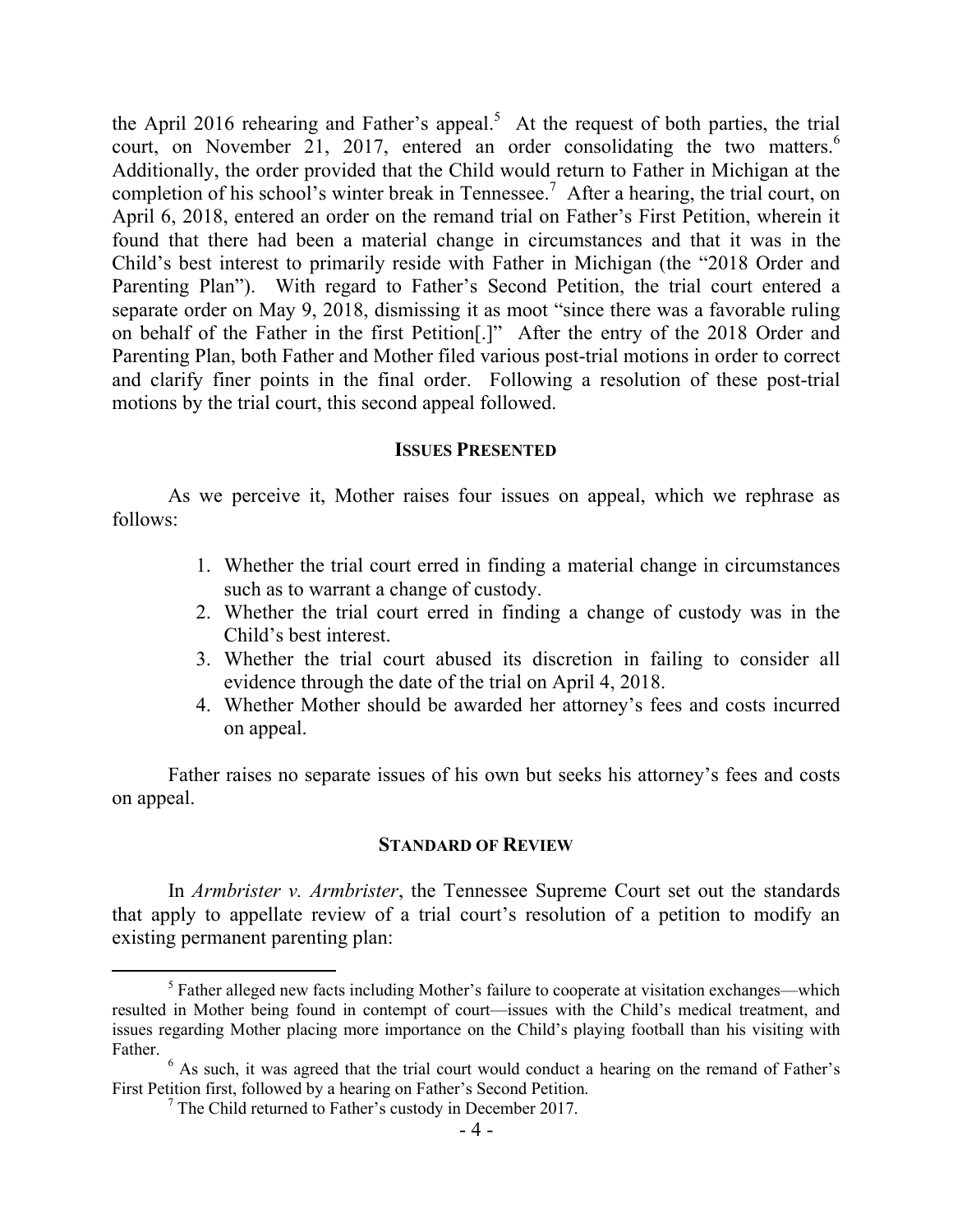In this non-jury case, our review of the trial court's factual findings is de novo upon the record, accompanied by a presumption of the correctness of the findings, unless the preponderance of the evidence is otherwise. *See* Tenn. R. App. P. 13(d); *Kendrick v. Shoemake*, 90 S.W.3d 566, 570 (Tenn. 2002); *Hass v. Knighton*, 676 S.W.2d 554, 555 (Tenn. 1984). We review the trial court's resolution of questions of law de novo, with no presumption of correctness. *Kendrick*, 90 S.W.3d at 569. Statutory interpretation is a question of law, which we review de novo. *Mills v. Fulmarque*, 360 S.W.3d 362, 366 (Tenn. 2012).

A trial court's determinations of whether a material change in circumstance has occurred and whether modification of a parenting plan serves a child's best interests are factual questions. *See In re T.C.D.*, 261 S.W.3d 734, 742 (Tenn. Ct. App. 2007). Thus, appellate courts must presume that a trial court's factual findings on these matters are correct and not overturn them, unless the evidence preponderates against the trial court's findings. *See* Tenn. R. App. P. 13(d); *In re C.K.G.*, 173 S.W.3d at 732; *Kendrick*, 90 S.W.3d at 570; *Hass*, 676 S.W.2d at 555.

*Armbrister v. Armbrister*, 414 S.W.3d 685, 692-93 (Tenn. 2013).

#### **DISCUSSION**

#### **I. Modification of the Parenting Plan**

When a parent files a petition to modify custody, the parent seeking the modification must demonstrate "that a material change in circumstance has occurred which makes a change in custody in the child's best interests." *Kendrick*, 90 S.W.3d at 570. Thus, the decision to modify custody is a two-part test. As a threshold issue, the trial court must determine, by a preponderance of the evidence, whether there has been a material change in circumstances since the initial custody determination. *See In re M.J.H.*, 196 S.W.3d 731, 744 (Tenn. Ct. App. 2005). If the court finds that a material change in circumstances has occurred, the court must proceed to the second step of the analysis to determine whether the modification sought is in the child's best interest. *Id.* If the court finds that a material change in circumstances has not occurred, it "is not required to make a best interests determination and must deny the request for a change of custody." *Pippin v. Pippin*, 277 S.W.3d 398, 405 (Tenn. Ct. App. 2008) (quoting *Caudill v. Foley*, 21 S.W.3d 203, 213 (Tenn. Ct. App. 1999)).

#### **A. Material Change in Circumstances**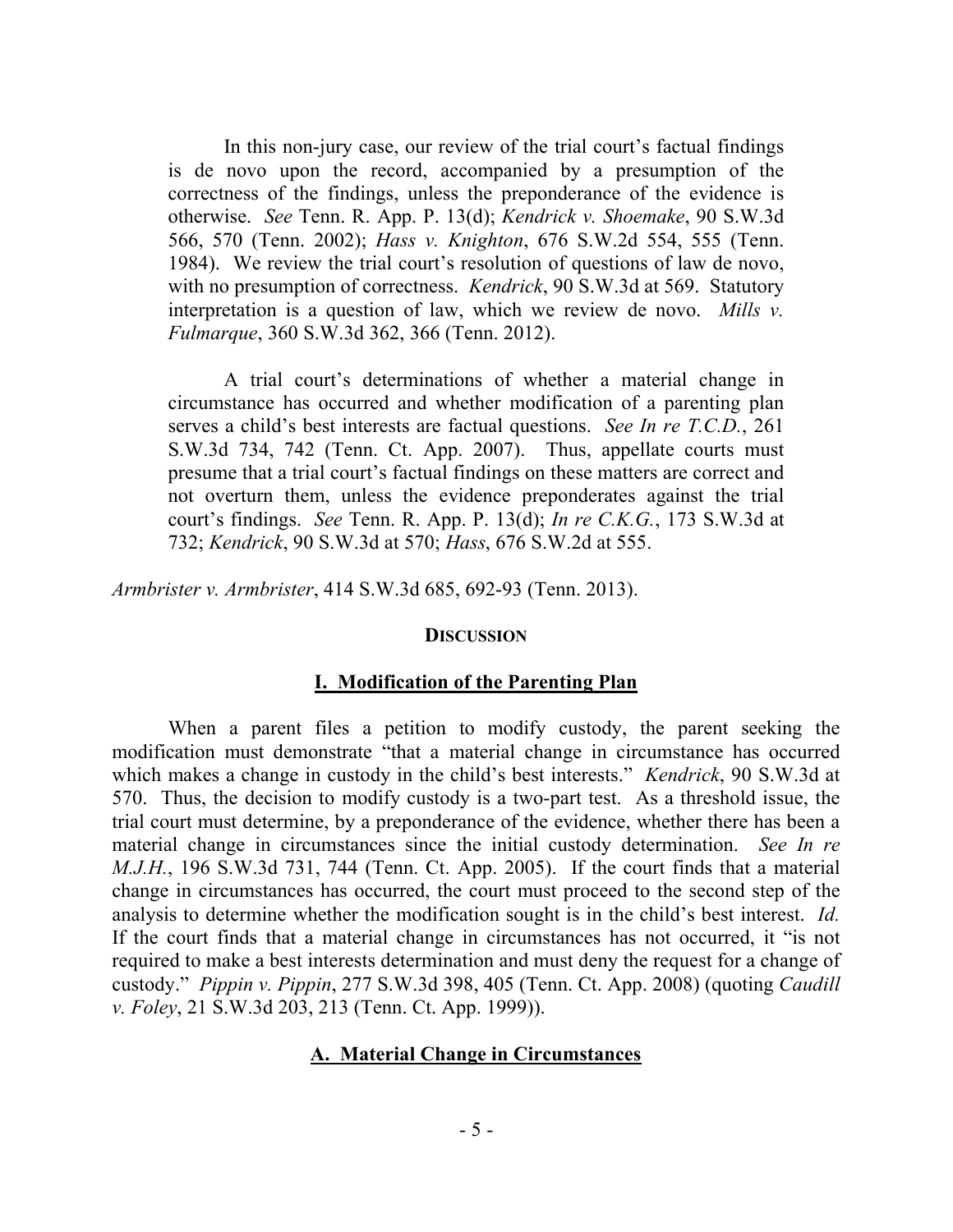In *Blair v. Badenhope*, the Tennessee Supreme Court noted the following in determining whether a material change in circumstances has occurred:

"[T]here are no hard and fast rules for determining when a child's circumstances have changed sufficiently to warrant a change of his or her custody." Nevertheless, the following factors have formed a sound basis to determine whether such a change has occurred: the change has occurred after the entry of the order sought to be modified and the change is not one that was known or reasonably anticipated when the order was entered, and the change is one that affects the child's well-being in a meaningful way.

*Blair v. Badenhope*, 77 S.W.3d 137, 148 (Tenn. 2002) (quoting *Solima v. Solima*, 7 S.W.3d 30, 32 (Tenn. Ct. App. 1998) (citations omitted)).

Here, in the 2018 Order and Parenting Plan, the trial court found that, "[b]ased on all of the evidence presented, even though Mother's difficulties occurred during a brief period of time, it does rise to the level of a material change of circumstance." As noted by the trial court, the record reflects that Mother separated from her then-husband in February 2015 after she discovered that he had been living a double-life. Then, in March 2015, the ranch where Mother had been living and working for over three years was sold. Having lost her husband, her job, and her home in a short period of time, Mother then moved into the Grandmother's home with the Child in order "to get back on [her] feet." However, this living arrangement ended abruptly following a physical altercation between Mother and the Grandmother on June 6, 2015, as a result of which Mother was arrested and charged with assault and domestic violence. After Mother was released from custody the following day, she and the Child then moved in with a friend of hers, from whom she rented out two rooms and a bathroom. Later that same month, Father picked up the Child in order to exercise his summer parenting time, after which Mother took significant steps to move to Texas. 8 Mother, however, never completed the move to Texas and, on January 9, 2016, moved into a two-bedroom home in La Vergne, Tennessee in order to take care of her friend's mother who suffered from stage 3 emphysema. Around the same time, Mother started working for Ritchie Bros. Auctioneers. On March 1, 2016, her friend's mother was transferred to hospice care, after which Mother allowed another friend and her three children to move into the home.<sup>9</sup> These changes in Mother's living situations occurred after the entry of the 2014 Order and Parenting Plan and were not known or reasonably anticipated when the order was

 $\overline{a}$ 

<sup>&</sup>lt;sup>8</sup> Mother classified the move as a "vacation" to visit her family. The trial court, however, noting that she had signed a lease on an apartment and had found a part-time job, stated that Mother "definitely made enough steps to follow up on that arrangement." Moreover, on September 10, 2015, Mother sent Father a relocation letter stating her intent to move to Texas with the Child in November 2015.

 $9$  According to Mother, this friend contacted her and informed her that she was in a "very unsafe" situation with her own mother. Mother testified as follows: "I completely understood where she was and without hesitation I said come on, and I said we're going to be stacked on top of each other, but you need to be safe, we'll figure it out. So she came with her three girls."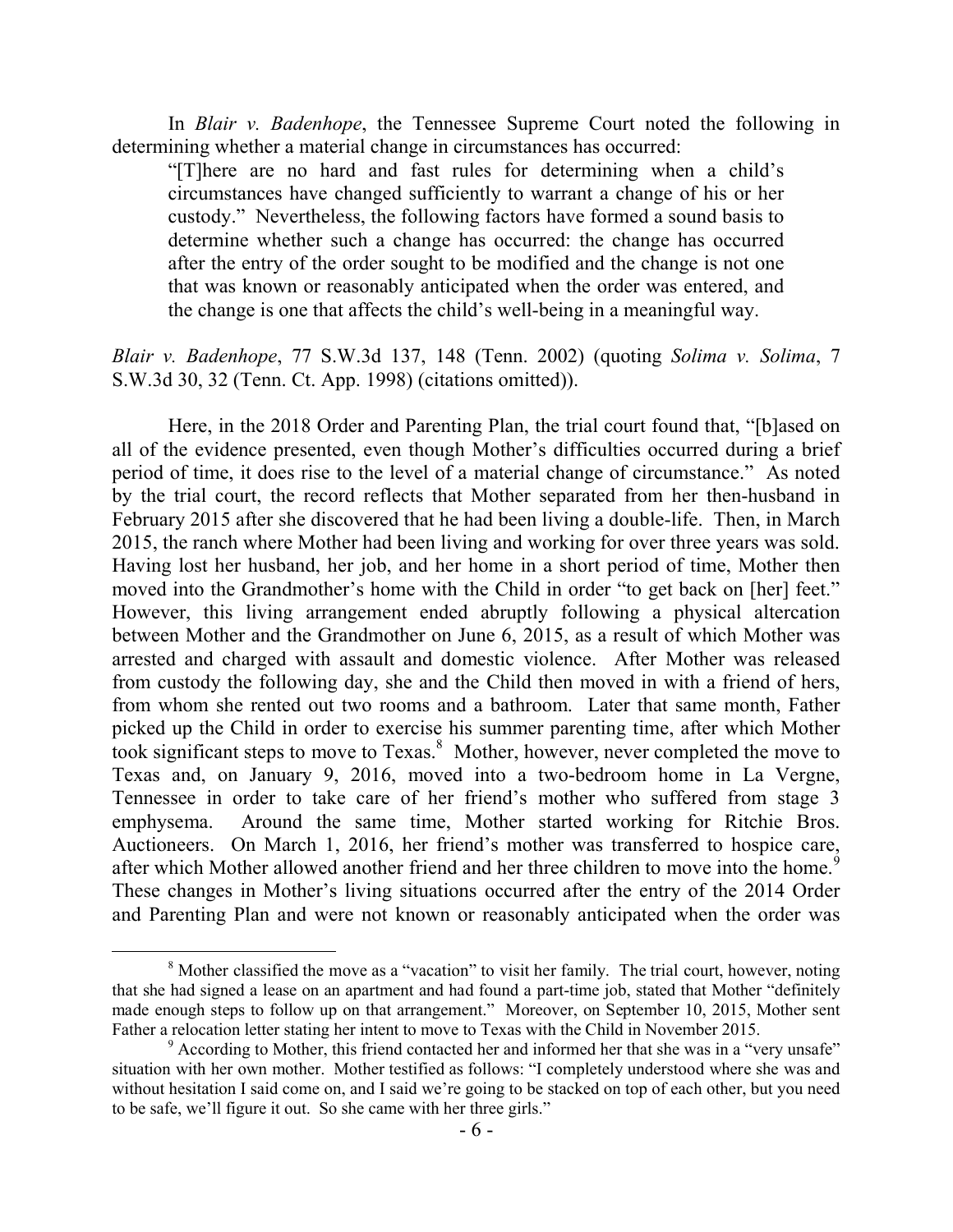entered. Moreover, this evidence indicates that Mother's period of instability was not merely "temporary," as questioned by this Court in *In re Jonathan I*. On the contrary, the record indicates that Mother's living and employment situations remained unstable until a few months before the April 2016 rehearing. Accordingly, the evidence supports the trial court's conclusion that such period rose to the level of a material change in circumstances.

#### **B. Best Interests**

If the court finds a material change in circumstances, it must then determine whether a modification of the parenting plan is in the child's best interest. Tenn. Code Ann. § 36-6-101(a)(2)(C); *Armbrister*, 414 S.W.3d at 705. In conducting a best interest analysis, Tennessee Code Annotated section 36-6-106(a) sets forth a non-exclusive list of fifteen factors to be considered, to the extent relevant. Determining a child's best interest is a fact-intensive inquiry, and, depending upon the significance of certain facts, a single factor can control the outcome of this determination. *See Steakin v. Steakin*, No. M2017- 00115-COA-R3-CV, 2018 WL 334445, at \*5 (Tenn. Ct. App. Jan. 9, 2018). Here, after finding that a material change in circumstances had occurred, the trial court addressed all fifteen factors and found that "[a]ll of the difficulties Mother experienced did affect the best interest of the child." Mother, however, argues on appeal that the trial court erred in its application of these factors, noting specifically that, out of the fifteen, the trial court found that two favored Mother and Father each, and that the remaining eleven were either neutral or not applicable. We address Mother's concerns below.

As to Mother's contention that the trial court erred in finding that the best interests of the Child had been affected because the section 36-6-106(a) factors weigh equally in favor of both her and Father, we note that this is an improper application of the law. This Court faced a similar argument in *Woolbright v. Woolbright*. There, the father argued that the residential parenting schedule ordered by the court was illogical and inconsistent with the best interests of the child because the majority of the factors set forth in section 36-6-106(a) clearly weighed in his favor. *Woolbright v. Woolbright*, No. M2016-02420- COA-R3-CV, 2018 WL 934815, at \*7 (Tenn. Ct. App. Feb. 16, 2018). We, however, noted that "[e]ven if a majority of the factors did weigh clearly in favor of Father, that would not necessarily mean that the trial court abused its discretion by awarding an equal amount of parenting time to each parent." *Id*. Further, as this Court has stated, determining a child's best interest does not call for a "rote examination" of each of the relevant factors and then a determination of whether the sum of the factors tips in favor of or against the parent. *See In re Marr*, 194 S.W.3d 490, 499 (Tenn. Ct. App. 2005).<sup>10</sup> Accordingly, while "the sum of the factors" tipped in neither Mother's nor Father's favor,

<sup>&</sup>lt;sup>10</sup> Stated differently, this Court has also noted that "child custody litigation is not a sporting event that can be determined by simply tallying up wins and losses." *Paschedag v. Paschedag*, No. M2016- 00864-COA-R3-CV, 2017 WL 2365014, at \*4 (Tenn. Ct. App. May 31, 2017).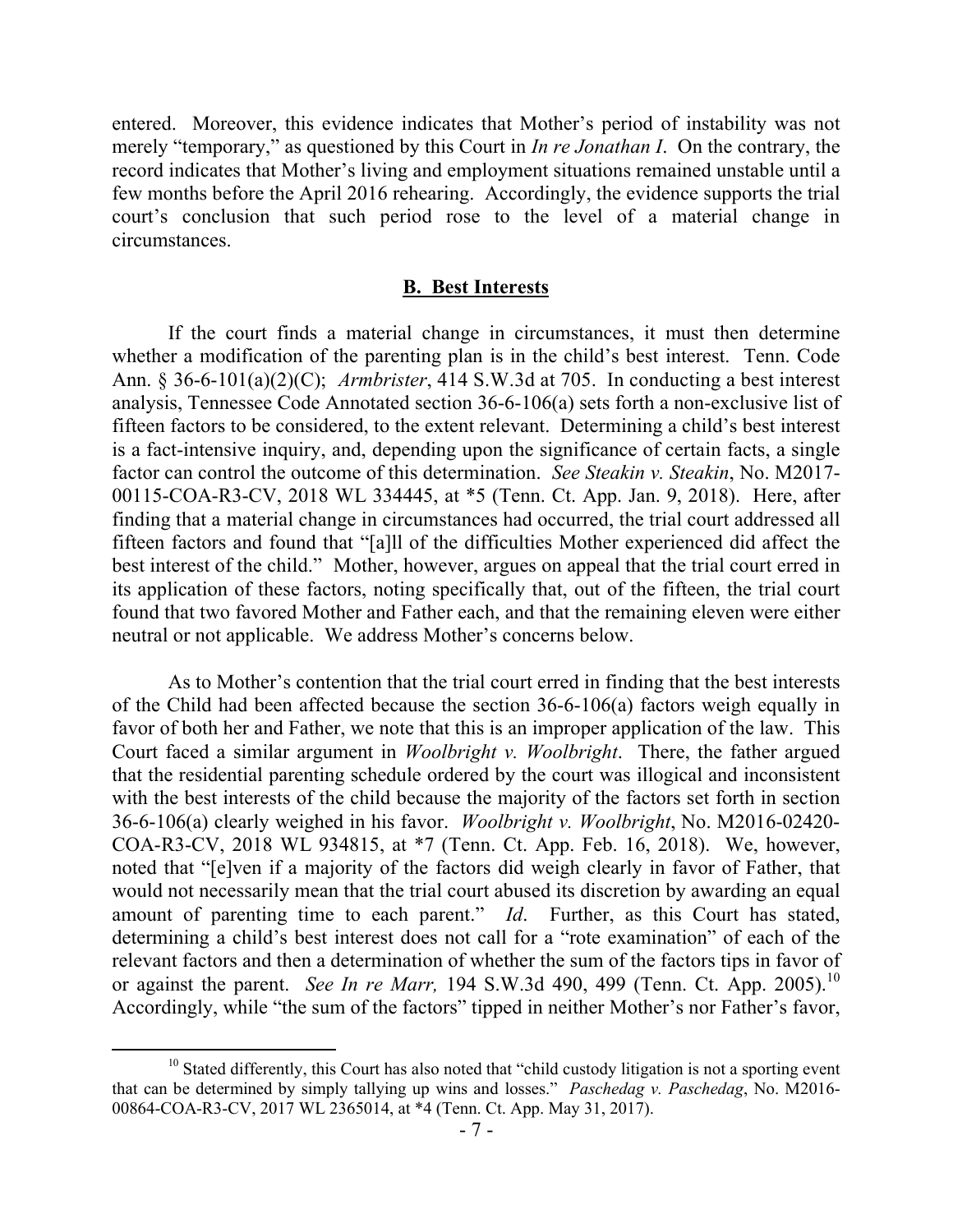such a result is unnecessary to support the trial court's conclusion that a modification of the parenting plan is in the Child's best interest.

Moreover, the trial court found that "[t]he importance of continuity in the child's life and the length of time the child has lived in a stable, satisfactory environment" favored Father. As this Court has stated:

[C]ourts faced with a request for modification of the designation of a child's primary residential parent emphasize the importance of continuity in the child's life, and so are normally disinclined to change the original designation. This is based on the premise that children tend to thrive in a stable environment.

*S.A.M.D. v. J.P.D*., No. W2011-01256-COA-R3-CV, 2012 WL 5266194, at \*18 (Tenn. Ct. App. Oct. 25, 2012). However, as described above, the Child's environment while living with Mother—especially from February 2015 until June 2015—was unstable, the effects of which are reflected in the record. For example, Father testified during the April 2016 rehearing that when he picked up the Child in June 2015 in order to exercise his summer parenting time, Mother admitted to him that the recent changes in their lives had started to affect the Child. Specifically, Father testified as follows:

[Mother] says that through all the things that [the Child] has been through in his life has started to affect him negatively and he's starting to develop behavioral – behavioral problems.

And she says during that conversation, it's starting to affect him behaviorally with boundary issues and just – she talked about having a very hyper, over – hyperactive child, and she's noticed that he's starting to have behavioral issues based upon what he's gone through in this life.

Mother's own testimony during the remand on Father's First Petition echoed the same, during which she described the period from February 2015 to June 2015 as one that she and the Child had "survived." Mother's and Father's testimonies are reflected in the Child's report card for the 2014-2015 school year. The report card contains a section titled "Student Responsibilities for Behavior," which itself contains six categories: following school rules; demonstrating self-control; accepting responsibility for actions; respecting the rights and property of others; respecting authority; and interacting well with peers. The report card indicates that the Child needed to improve in two of those categories in the first quarter of the 2014-2015 school year, one in the second, two in the third, and three in the fourth.<sup>11</sup> Notably, the Child's behavioral issues peaked during the last quarter of the 2014-2015 school year—the same period of time in which Mother was

 $\overline{a}$ 

 $11$  Specifically, the three categories in which the Child needed to improve during the fourth quarter were following school rules, accepting responsibility for his actions, and respecting authority.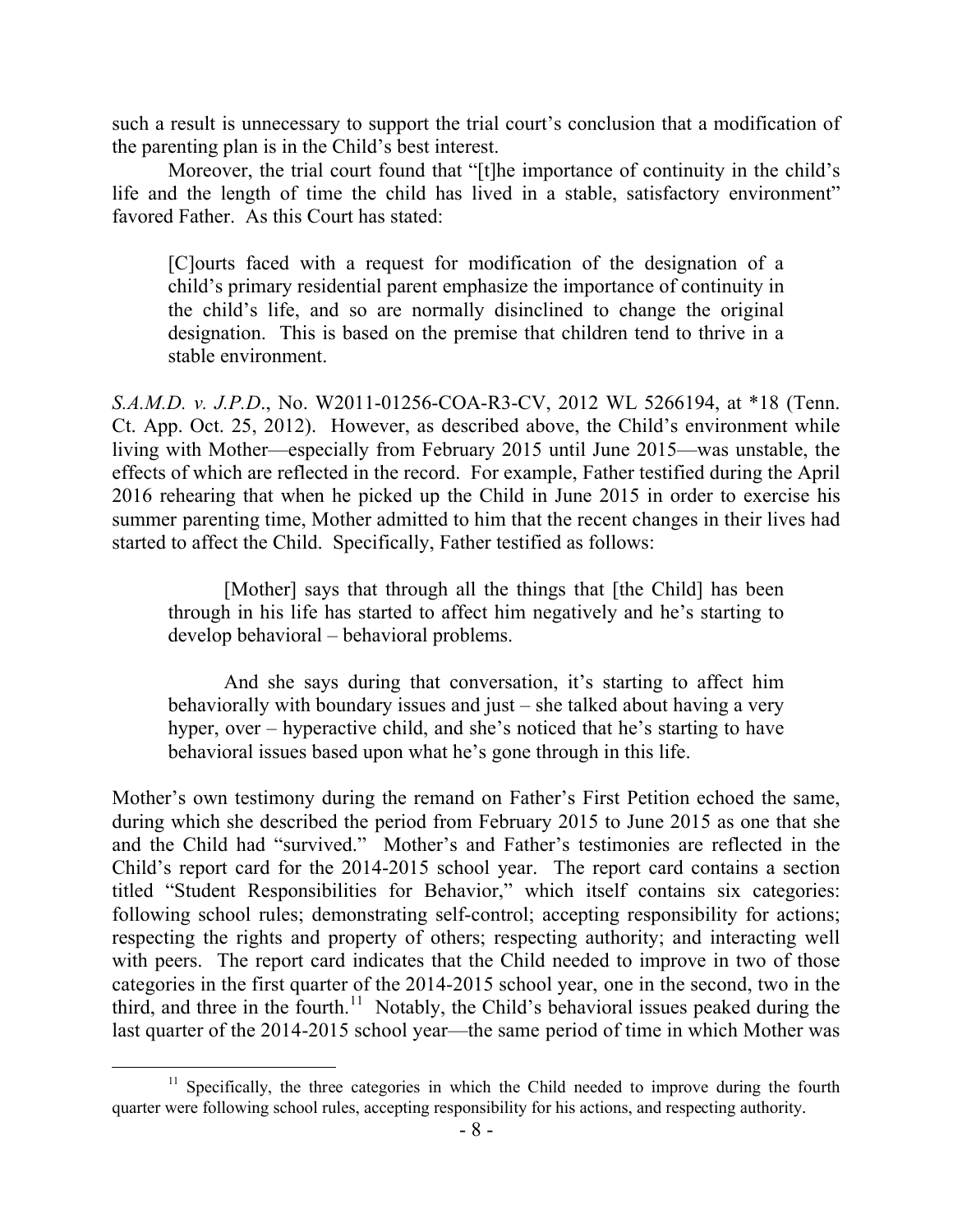experiencing the period of instability recounted above. However, the record reflects that the Child's behavioral problems began to improve after he had moved to Michigan with Father following the entry of the 2015 Order and Parenting Plan. Father testified during the April 2016 rehearing that, when the Child first came to live with him, "he had lots of anxiety and hyperactivity" and that he would talk excessively and interrupt class while at school. Again, Father's testimony is reflected in the Child's report card for the 2015- 2016 school year. Initially, the report card indicated needs for improvement in listening to and following multi-step directions, respecting adults and peers, and practicing selfcontrol. However, by the third quarter, the report card indicates that the Child's evaluation in these categories had improved to "[p]rogressing as expected[.]" The trial court further found that Child's improvement could be attributed in part to the fact that Father enrolled him in weekly play therapy sessions.

Accordingly, based on the foregoing, we conclude that the evidence does not preponderate against the trial court's finding that Mother's period of instability constituted a material change in circumstances and that a modification of the parenting plan was in the Child's best interest.

# **II. Trial Court's Limitation on the Evidence Presented**

Mother also argues on appeal that the trial court limited her ability to present proof of her circumstances "from and after April of 2016[,]" meaning the time period following the rehearing on Father's First Petition. According to Mother, "the record reflects quite a bit of confusion over exactly what time period of evidence the Court was to consider on remand as opposed to the Father's Second Petition[.]" Father and the Child's guardian ad litem, however, suggest that there was no such confusion and that all parties and the trial court had agreed and "interpreted the remand from the Court of Appeals to mean that Mother's evidence should be presented *as they then existed* at the original date of the trial." (emphasis in original). Accordingly, we find it necessary to determine whether the record reflects that such an agreement between the parties existed.

After the entry of the 2018 Order and Parenting Plan, both Father and Mother filed various post-trial motions in order to correct and clarify finer points in the final order. On May 5, 2018, Father filed a motion for relief under Tennessee Rules of Civil Procedure 59 and 60 ("Father's First Motion for Relief") "to correct certain mistakes and conflicting rulings . . . that result in logistical issues surrounding Mother's parenting time[.]" On May 17, 2018, Mother, pursuant to Rules 59.02, 59.04, 59.06, and 60.02 of the Tennessee Rules of Civil Procedure, filed a motion for a new trial or, in the alternative, to alter or amend the judgment. A hearing on these two motions was held on September 19, 2018, during which Father's counsel made the following comments: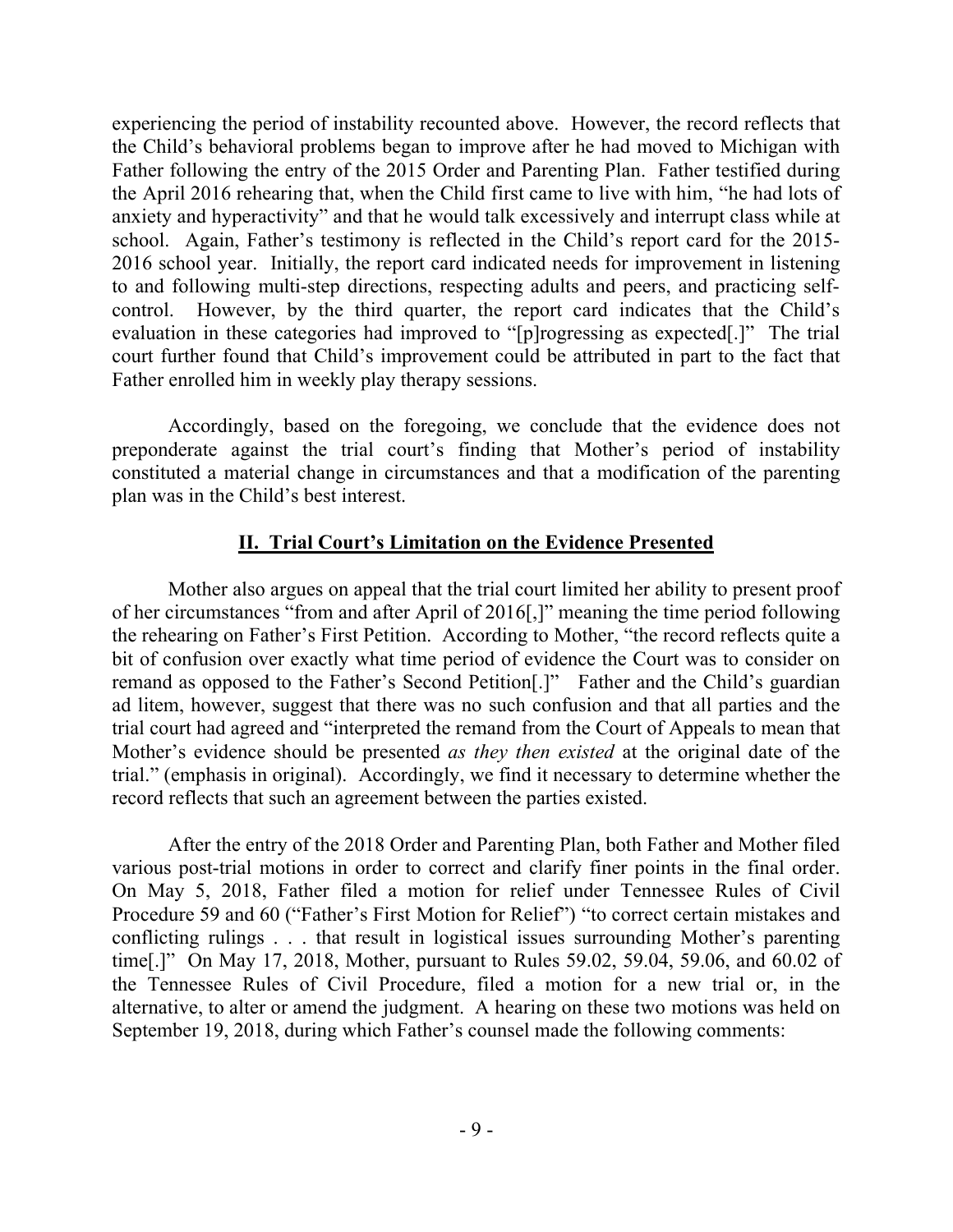We were before this Court several times on pre-trial motions where it was discussed about the time period limitation, and everybody understood that and agreed to that.

There was, what I would call, an open objection every time Mother tried to talk about or her counsel tried to elicit information. Beyond the 2016 date, we would object. We had a standing objection to that. If some of that information came into the record, it was by mistake, because Mother kept talking about things that were not part of that time period.

. . . .

And, No. 2, all parties and all lawyers agreed on several occasions on the record before the Court that the time period would be stipulated to the initial filing of Father's petition in 2015 until the 2016 April trial.

Mother's counsel replied as follows:

All I can say on that, Your Honor, is  $-$  I obviously was not counsel during the trial.

What I can say is, I've looked at every order in this case, every pleading in this case. I have not seen an order that states that the time period was limited only through April 2016.

The trial court then, on October 15, 2018, entered an order on Mother's and Father's motions, correcting the conflicts in the 2018 Order and Parenting Plan brought to light by Father and denying all aspects of Mother's motion. Additionally, in response to the comments made by Father's and Mother's counsels regarding the timeframe for the presentation of proof, the trial court found the following:

The Court finds that there was an agreement of the parties based on the decision by the appellate court as to what this Court was to do on the remand, and that was exactly what was done by this Court *according to the agreement of the parties*. The Court finds that there was an agreement of all the parties, at that time, as to their expectations of what was to be presented at the remand trial. The Court finds that the remand trial hearing was held fairly for all sides and a decision was made based on the evidence that was presented at that time.

(emphasis added).

On October 19, 2018, Father filed another motion for relief under Tennessee Rules of Civil Procedure 59 and 60 ("Father's Second Motion for Relief"), requesting that the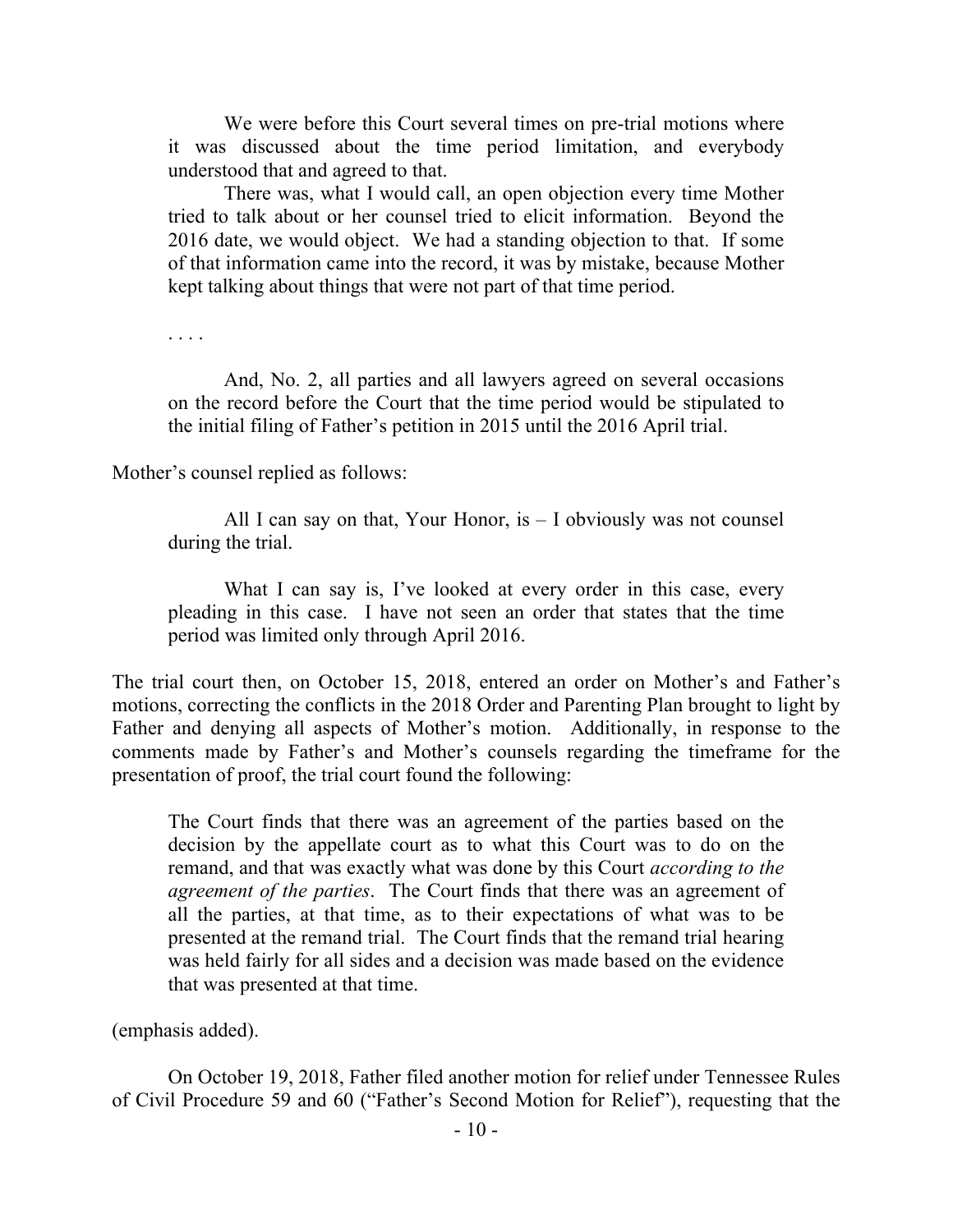trial court further clarify and correct the 2018 Order and Parenting Plan. In the motion, Father stated that "it is apparent that Mother will appeal to the Court of Appeals this matter so Father believes the record should be clear for the appellate court." What Father wished to make clear for this Court—and which had not yet been included in any prior order entered by the trial court—was that the agreement regarding the timeframe for the presentation of proof was discussed not just during the remand trial on Father's First Petition, but also during an October 17, 2017 hearing prior to the remand trial:

The Father would show that everyone was aware, based on the pre-trial October 17, 2017 hearing, of what was to be presented on April 4, 2018 to finish the original trial and the Father would show that during the trial on April 4, 2018 the Father continuously objected to what time period was relevant for this remand petition as certain facts were not applicable, or relevant, for the [First Petition] but were applicable, or relevant, in Father's Second Petition[.]

The trial court agreed with Father and, on January 22, 2019, entered an order on Father's Second Motion for Relief, $^{12}$  finding in relevant part as follows:

It is relevant that the Court remembers that there was a discussion about the timeframe, and there was an agreement that it should be limited to a certain period of time, and the court finds that it would not have per se been important to include in an order because it is not something that the court would normally include in the findings of fact section of the order because it is not really a fact. It maybe should have been included in the procedural history section of the order but the Court did not anticipate that an attorney would no longer be on the case and that a later argument would be for the order to be vacated, and as such because of where we are in this case it should be included in an order. At the time of the initial remand trial, there was an understanding by all participants that were in the courtroom (Mother, Mother's counsel, Father, Father's counsel, and the Guardian Ad Litem), and an expressed understanding to the Judge, *that this portion of the hearing would only include the time frame as if the trial had never ended, meaning April 2016*. *There was a specific understanding by all parties, at the time, that any proof for the time period from April 29, 2016 to present would be included with the trial on Father's Second Petition to Modify*, which was filed on August 31, 2017. Even though the two Petitions were consolidated as to be heard on the same dates/dockets, they were not both heard. Father's Petition to Modify filed on August 31, 2017

  $12$  The Order also addressed Mother's Motion for Clarification of Child Support filed on October 11, 2018; however, such motion is not pertinent to this appeal.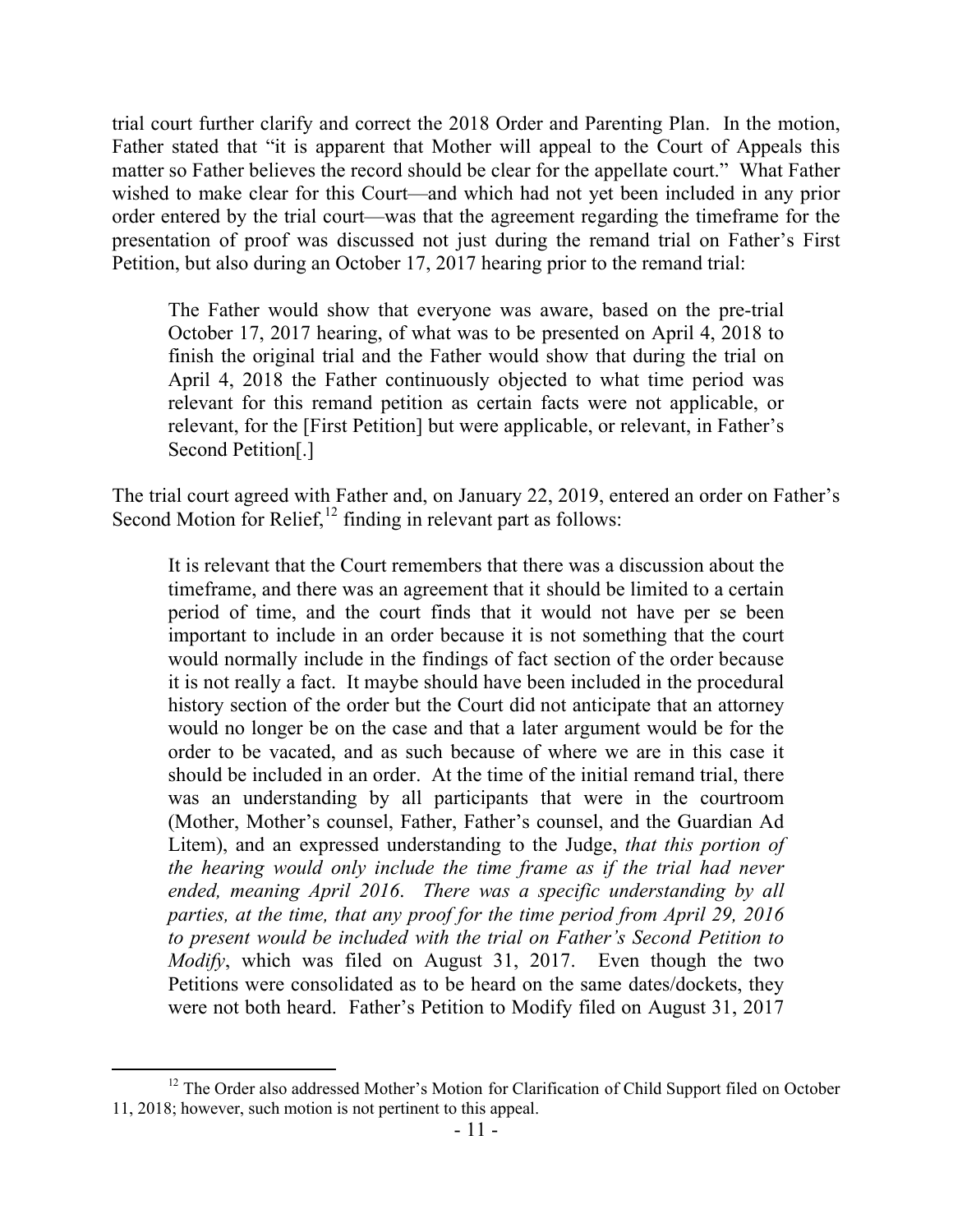was then dismissed by this Court as moot in light of the Court's ruling on the remand Petition.

(emphasis added) Additionally, the trial court incorporated a transcript of the October 17, 2017 pre-trial hearing as part of its order, during which the following exchange took place:

[Father's counsel]: [W]hat we have contemplated is to consolidate the remand, finish up mother's proof and then do proof of father's new petition with you, if you would do that, so you don't bounce around simultaneously. [Mother's counsel]: After the remand is heard. [Father's counsel]: But we need to do the remand— The Court: First.

. . . .

[Mother's counsel]: . . . . I know it's important that we address these [two petitions] in a timely manner, but I don't think that the remand here is going to take – and [Father's counsel] may have a different belief on this, I don't think the remand is going to take more than half a day. And so to get the remand part of this hearing done, we would like to request that be sooner rather than later. And if there is a subsequent – *because our testimony on the remand is going to be limited to that time frame*. That's not going to address these new issues.

(emphasis added) Accordingly, we agree with Father and conclude that, prior to the remand trial on Father's First Petition, all parties had agreed that Mother's proof with regard to the remand trial would be limited to April 29, 2016—the date of the rehearing on Father's First Petition. Indeed, Mother's counsel admitted during the October 17, 2017 pre-trial hearing that her proof "is going to be limited to that time frame." Significantly, Mother and her counsel entered into this agreement after Father had filed the Second Petition and with knowledge of the contents therein.

Further, while the technical record reflects that the parties had agreed to the abovereferenced presentation of proof prior to the remand trial on Father's First Petition, the transcript from the remand hearing itself reflects that all parties were aware of and requested that the trial court enforce the same during the trial, as well. Indeed, there are numerous instances in the transcript wherein Mother's counsel, following objections lodged by Father's counsel, observed the parties' agreement and continued on. For example, at one point during the trial, Mother was shown photographs of the Child playing football that were taken in 2018; as Mother began to testify, Father's counsel objected:

[Father's counsel]: Sorry, I have to interject again. What year are we talking about, because we need to stay in 2016[.] The Court: 2014 to 2016.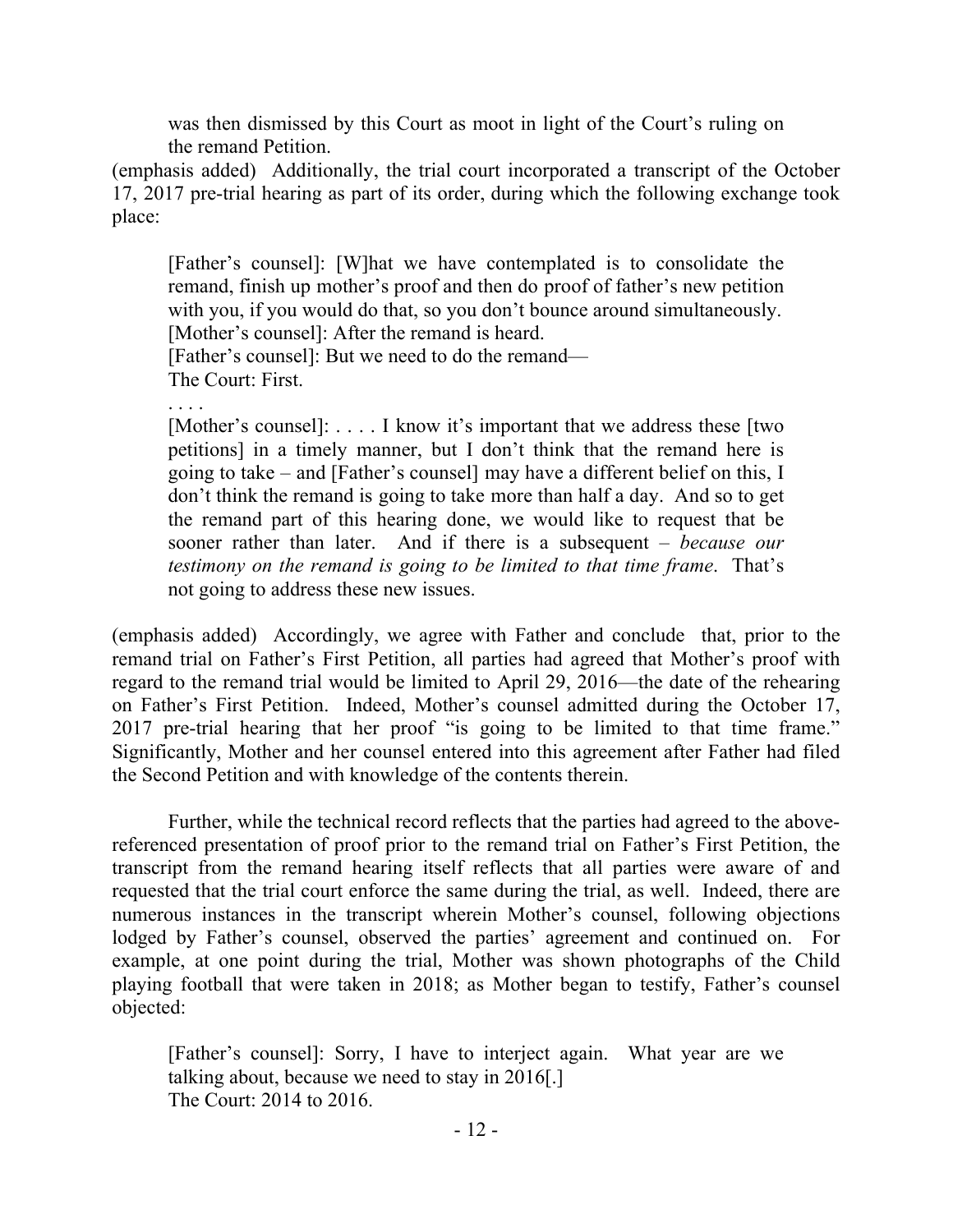[Father's counsel]: 2014 to 2016. [Mother]: That's this year. [Mother's counsel]: It is? [Mother]: Yes, sir. [Mother's counsel]: Okay. All right. Let's move onto the next one.

Mother's counsel then attempted to address allegations set forth in Father's Second Petition, to which Father's counsel also objected:

[Mother's counsel]: And you've been castigated a little bit for being neglectful and ignoring his head injuries –

[Father's counsel]: Objection. That's not what we're talking about.

[Father's co-counsel]: That's the second petition.

[Mother's counsel]: Okay.

In another instance, Mother was asked about the Child's activities; when she began to discuss those in which the Child was involved during the 2018 year, Father's counsel objected:

[Father's co-counsel]: Your Honor, I just have to object. Again, I think we're into doing activities now.

The Court: All right. I know this is difficult. When you're asking questions, maybe if you can just make sure it's between the period of time between 2014 and 2016.

[Mother's counsel]: Let's stay 2016 and prior.

In yet another instance, when Mother's counsel asked her to tell the trial court about the state of her depression diagnosis and treatment in 2018, Father's counsel objected:

[Father's counsel]: Time out, but we can't do current. We have to do up until 2016.

The Court: True.

[Mother's counsel]: Okay. All right. What was your condition and diagnosis in 2016 and where were—

[Mother]: Yes, sir. I'm just going to back up a little bit . . . .

Moreover, Mother's counsel even sought to have the agreement regarding the presentation of proof enforced:

[Father]: Throughout – and I have been involved in [Mother's] life for many – a long time, even, you know – [Mother's counsel]: 2014 to 2016.

[Father]: And I can –

[Father's counsel]: Your Honor, this goes to the credibility of the witnesses that she presented.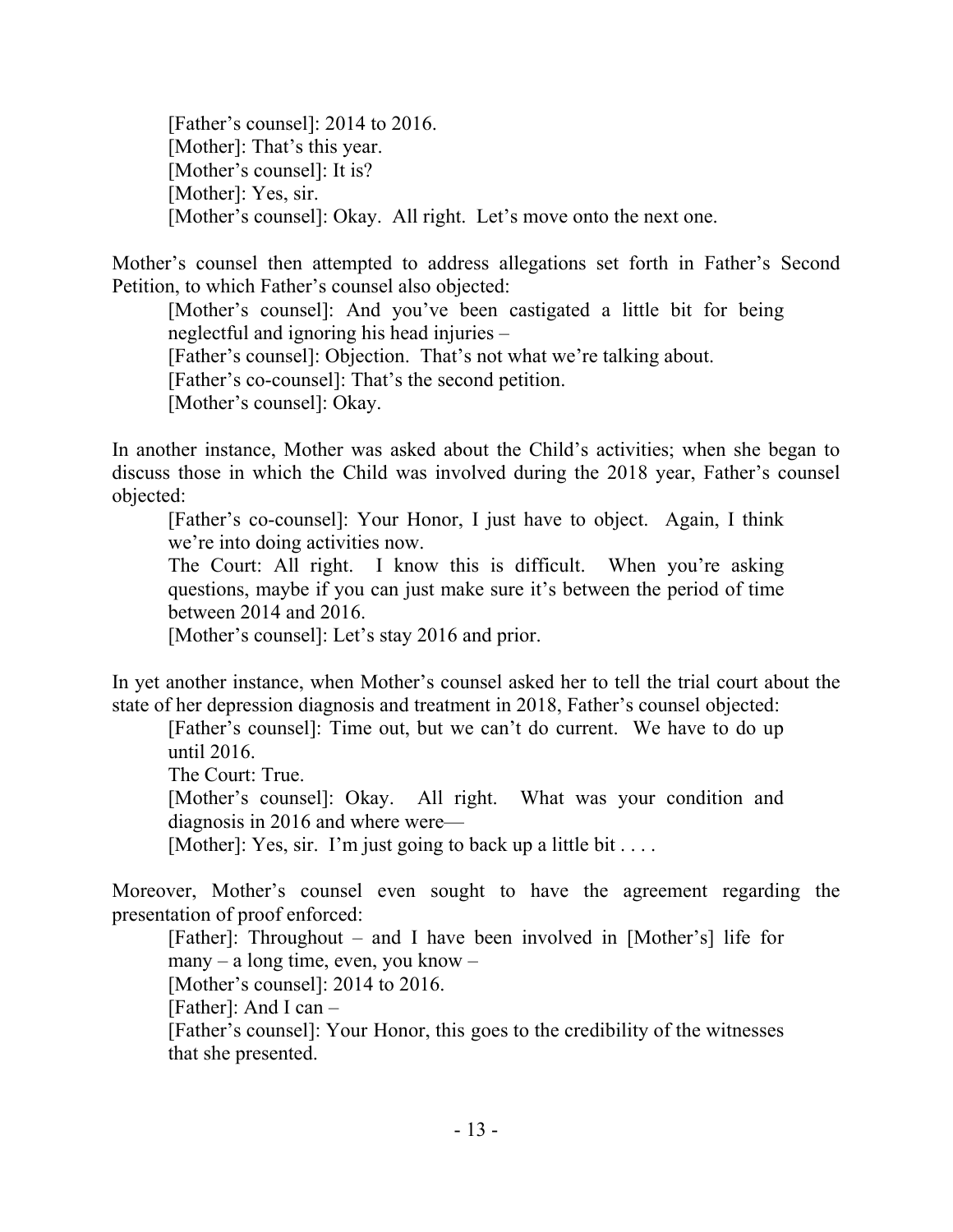[Mother's counsel]: Your Honor, we played that game with me. I was trying to get to credibility. I was trying to get to circumstance, and I was restricted to 2014 to 2016. [Father's counsel]: You didn't argue credibility. The Court: Sustained. [Father]: May I answer the question? The Court: No. [Father's counsel]: No.

Accordingly, the above-quoted exchanges reflect that Mother and Father and their counsel were aware of and sought to—and did—enforce the agreement regarding the presentation of proof during the remand trial.

Mother, however, now argues on appeal that this agreement "eliminat [ed her] ability to present proof of her circumstance from and after April of 2016[,]" thus creating "a two-year period of time in which the Court considered no evidence pertaining to a material change of circumstance or to the child's best interests." Mother's counsel noted at oral argument—though failed to include citations to the relevant case law in her brief on appeal—that this Court oftentimes directs the trial court, on remand, to consider additional evidence to ensure that any custody order is based on the parties' current and actual circumstances. *See Flynn v. Stephenson*, No. E2019-00095-COA-R3-JV, 2019 WL 4072105, at \*7 (Tenn. Ct. App. Aug. 29, 2019) ("In the present case, upon remand, the trial court may, in its discretion, hear and consider additional evidence regarding the best interest of the child and the pertinent statutory factors."); *In re Carter K.*, No. M2017-01507-COA-R3-JV, 2018 WL 896060, at \*6 (Tenn. Ct. App. Feb. 14, 2018) ("In light of the passage of time and events taking place in the lives at stake, the juvenile court may, in its discretion, consider additional evidence to ensure than any custody order is based on the parties' current actual circumstance."). While our previous decision in *In re Jonathan I* contained no such language, "the trial court has discretion as to whether new proof should be considered in the absence of an explicit appellate directive." *In re Grace N.*, No. M2016-00453-COA-R3-JV, 2017 WL 4402232, at \*7 (Tenn. Ct. App. September 27, 2017) (citing *Thornton v. Massey*, No. W2013-01022-COA-R3-CV, 2014 WL 2472206, at \*12 (Tenn. Ct. App. May 30, 2014) (noting that in the absence of a directive to reopen the proof or consider additional evidence on remand, the trial court's decision on whether to reopen the proof was discretionary)). Accordingly, inasmuch as we remanded this case "so that Mother may present her evidence[,]" *In re Jonathan I*, 2017 WL 3149600, at  $*7$ , the trial court possessed discretion to consider additional evidence, and, as this Court has stated, "[w]e will reverse such a decision only if the trial court applied an incorrect legal standard, based its decision on a clearly erroneous assessment of the evidence, or reached an illogical or unreasonable result." *In re Andrea R.*, No M2014-01895-COA-R3-JV, 2015 WL 7749116, at \*6 (Tenn. Ct. App. Nov. 30, 2015) (citing *Lee Med., Inc. v. Beecher,* 312 S.W.3d 515, 524-25 (Tenn. 2010)).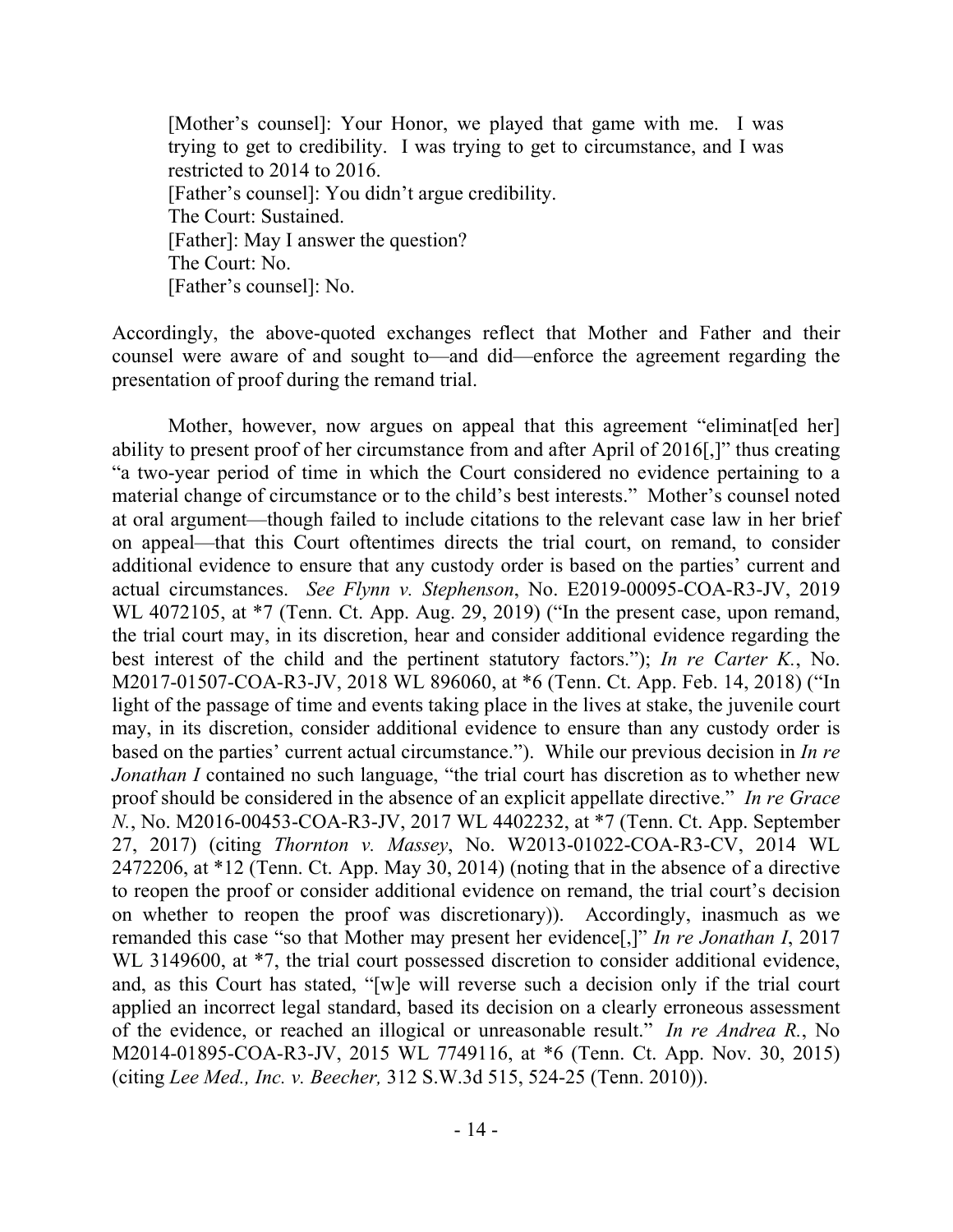After our review of the record, we have found no instances in the transcript from the remand trial on Father's First Petition—nor has Mother directed us to any—where she made any offer of proof as to the "proof of her circumstances from and after April of 2016." Mother argues that the agreement "eliminat [ed her] ability" to present such proof; however, while the trial court may have enforced the parties' agreement,<sup>13</sup> Mother maintained the ability to apprise the trial court as to the nature of the evidence it was excluding by making an offer of proof. As we have stated, this Court "is not required to grant relief to a party responsible for an error or who failed to take whatever action was reasonably available to prevent or nullify the harmful effect of an error. In other words, we are not required to grant leave to a party who invited error." *Scot v. Scot*, No. M2018- 00562-COA-R3-CV, 2019 WL 2323826, at \*8 (Tenn. Ct. App. May, 31, 2019) (quoting *Glass v. SunTrust Bank*, 523 S.W.3d 61, 79 (Tenn. Ct. App. 2016)). Moreover, as we noted above, Mother and Father were both aware of and enforced the agreement regarding the presentation of proof. Not only are appellate courts "loath to place a trial court in error when the party complaining on appeal failed to take corrective action with respect to any error which allegedly occurred below," but "we are particularly loath to do so where the complaining party affirmatively acquiesced in the trial court's action." *Glass*, 523 S.W.3d at 79 (quoting *State v. Schiefelbein*, 230 S.W.3d 88, 117 (Tenn. Crim. App. 2007)). While we caution against parties entering into agreements regarding limitations on proof as to the best interests of a child or of trial courts approving such agreements, here, Mother nevertheless failed to make an offer of proof so as to preserve such evidence of her circumstances from and after April 2016. Accordingly, we conclude that the trial court did not apply an incorrect legal standard, did not base its decision on an erroneous assessment of the evidence, and did not reach an illogical or unreasonable result. Accordingly, we find no such abuse of discretion and thus affirm the judgment of the trial court.

### **III. Attorney's Fees**

Mother and Father both request this Court to award their respective attorney's fees incurred on appeal. Tennessee Code Annotated section 36-5-103(c) provides a right to recover attorney's fees in custody and child support disputes:

 $\overline{a}$ <sup>13</sup> Significantly, our review of the record supports Father's and the guardian ad litem's contention that Mother willingly entered into the agreement regarding the presentation of proof for strategic reasons. The record reflects that, on July 20, 2017, subsequent to the April 2016 rehearing on Father's first petition, the trial court found Mother guilty of four counts of criminal contempt. The grounds for contempt ranged from Mother's failure to exchange custody of the Child with Father on the dates set forth in the parenting plan to her failure to encourage a loving relationship with Father in the presence of the Child. By entering into the agreement that limited the evidence in the remand trial on Father's First Petition to April 2016, Mother kept the documentation and evidence regarding her criminal contempt out of the record of the remand trial.